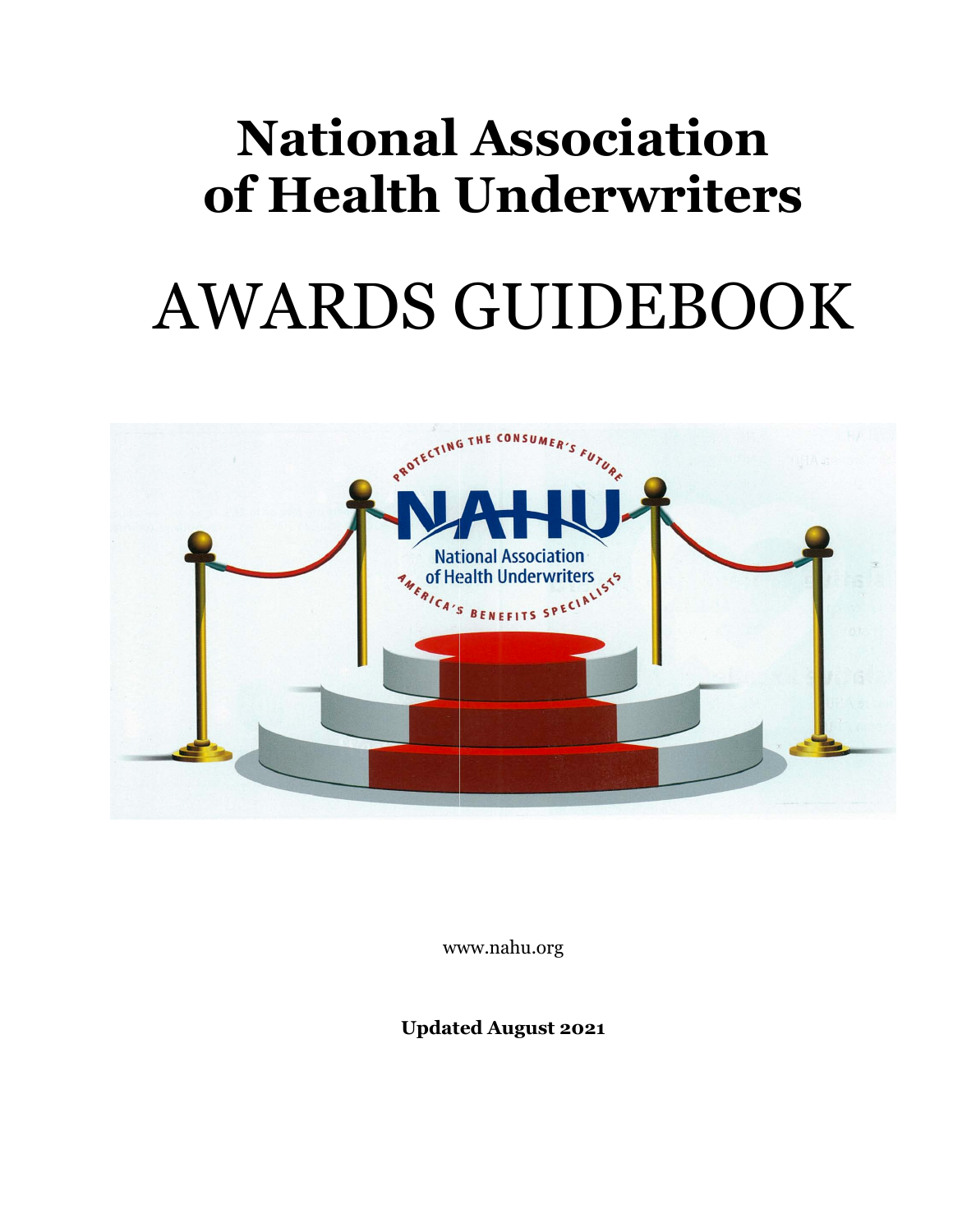## **TABLE OF CONTENTS**

| Section 2: Timeline to Organize, Compile & Submit Award Submission  2 |
|-----------------------------------------------------------------------|
|                                                                       |
|                                                                       |
|                                                                       |
|                                                                       |
|                                                                       |
|                                                                       |
|                                                                       |
|                                                                       |
|                                                                       |
|                                                                       |
|                                                                       |

**IMPORTANT NOTICE – Legislative awards are now submitted to the Legislative Council and NOT the Awards Committee. These awards are due January 10th.**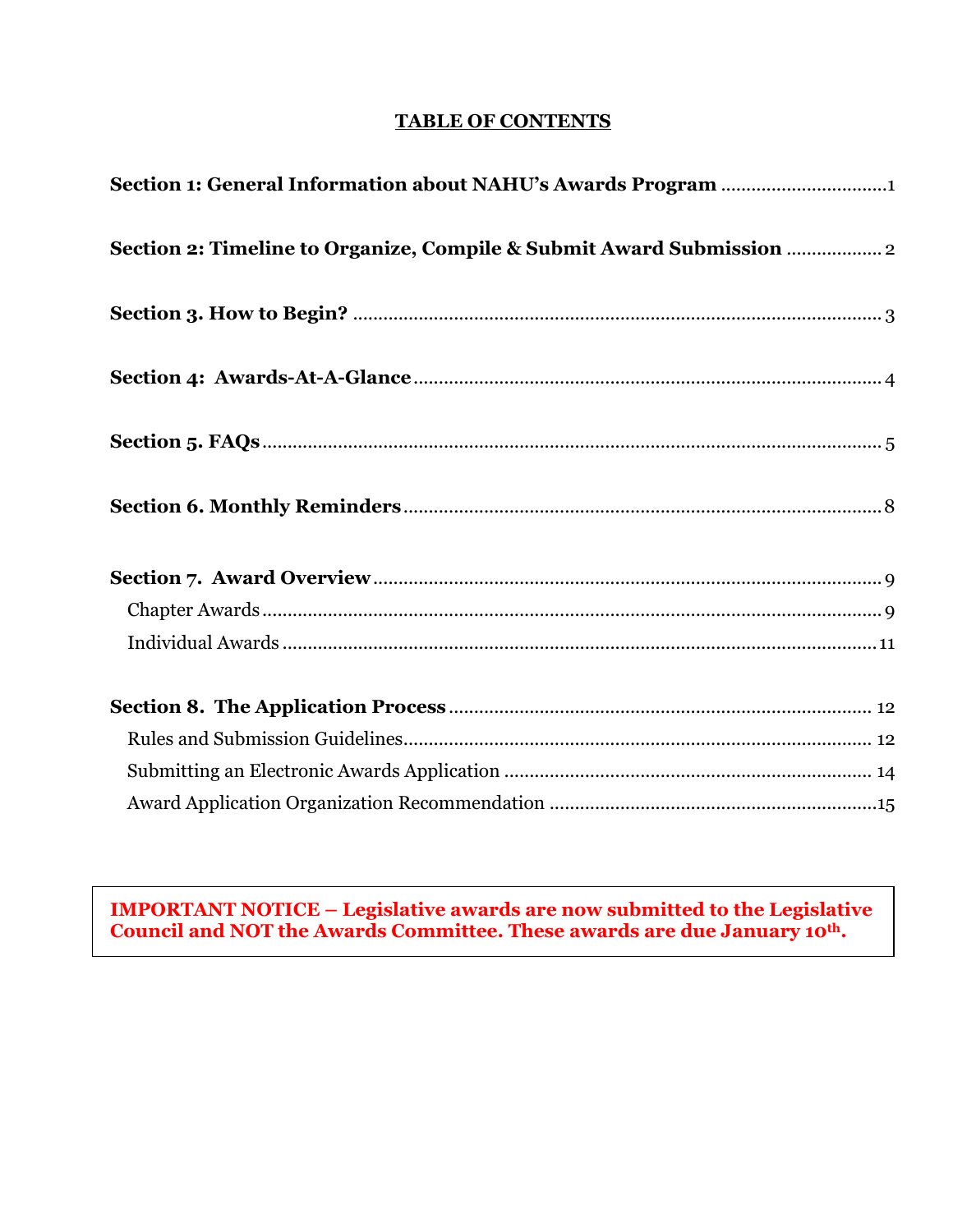# **Section 1: General Information about NAHU's Awards Program**

**Introduction:** This leadership guide contains information and tools for members and chapter leaders to get recognition for excellence and to improve performance and service to your membership. Awards should be used not for the end result but as a guide to take your chapter to the next level. Winning chapters experience chapter growth, improved member satisfaction and great personal achievement.

**Purpose Statement**: The purpose of NAHU's Awards Committee is to encourage chapters and members to strive for outstanding achievement and to recognize exceptional chapters and individual members for excelling in education, advocacy and professionalism.

**Strategic Planning:** Chapter leaders can use the Landmark and Pacesetter Awards criteria to help identify and set the chapter's strategic goals and objectives. Incorporating award criteria into the short and long-term goals and objectives will provide leadership. Proven action plans will strengthen the organization.

## **State and Local Awards Chair Responsibilities & Job Description:**

- Assist Awards Chairs and Chapter Officers with awards
- Coordinate collection and documentation of all chapter activities
- Organize and lead Awards Committee
- Encourage chapters and deserving members to apply for awards
- Provide feedback on awards issues
- Participate in monthly conference calls (if applicable)
- Familiarize yourself with all awards
- Familiarize yourself with the Awards Guidebook
- Help educate new awards chairs (applies to state Award Chairs)
- Attend annual convention and regional meeting (HIGHLY Recommended)

## *What I review:*

- All current awards applications
- Award Guidebook
- NAHU website
- Awards submissions sent in for the year

## *Who I work with:*

- Chapter officers and committee chairs
- State or regional awards chair
- NAHU awards staff person
- Individual
- Member

**Promoting NAHU Award Programs:** An Awards Chair's first responsibility is to engage your chapter leadership and to participate and assist in the strategic planning process. Another part of the Awards Chair's job is to encourage your chapter leadership to recognize key member volunteers with a local awards program. A couple of examples of a local award might be top new member recruiter or volunteer of the year. NAHU depends on the Awards Chair to become informed, to educate their chapter leaders and individual members about various awards and the benefits of the program, and to identify qualified candidates.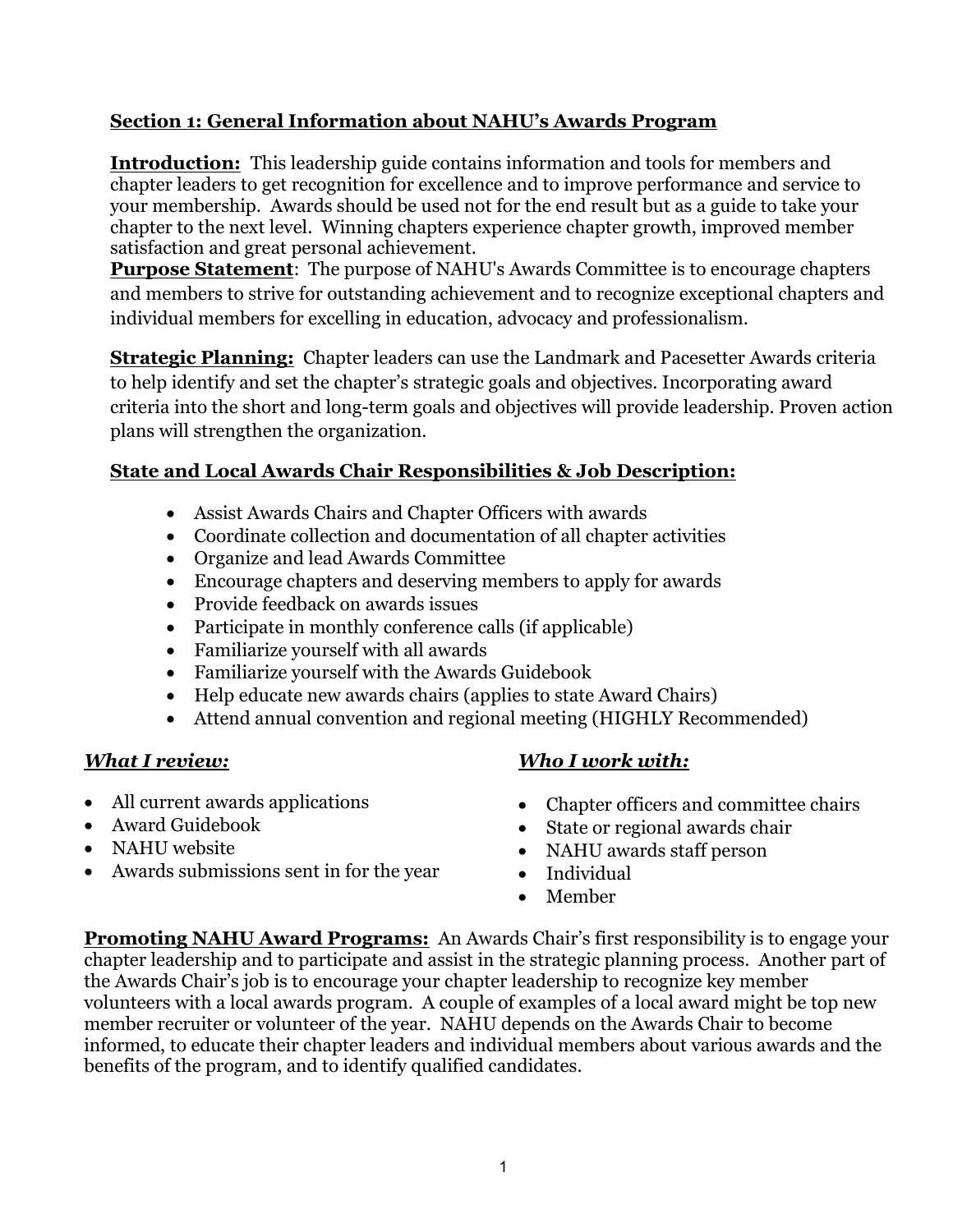## **Section 2: Timeline to Organize, Compile & Submit Your Award Submission**

The deadline to submit most award nominations to NAHU is **April 5**. The Awards Committee will not consider applications received after the deadline date. *(If April 5 should land on a weekend, applications will be accepted on the following Monday.)*

To do an effective job in organizing and preparing an award submission, you will need to plan ahead. Below is a suggested timeline that can be adapted to your specific needs.

**IMPORTANT NOTICE – Legislative awards are now submitted to the Legislative Council and NOT the Awards Committee. These awards are due January 10th.** 

## *Kick Off - Twelve Months prior to the deadline*

Engage your chapter's executive team in the awards process. Make sure that the different chairs are providing you with information regarding their specific activities and documentation. Set up electronic files so chairs can submit the information as needed. It is your job to provide a process to collect, organize and submit the information.

## *Quality Control - Three to four months prior to the deadline*

Review with your board what items have been completed and make recommendations on areas that need more focus in the next few months. Remind chairs to email all documentation supporting events or meetings held to you.

#### *Fill In Gaps - Two months prior to the deadline*

Begin organizing your submission(s) by reviewing the data you have accumulated to determine what documentation is missing and needs follow-up.

#### *Assemble Submission(s) - One month prior to the deadline*

Organize the award submission, enter points into the application and highlight key areas of the supporting documentation. Contact sources for any missing information required to complete the award application. **Make sure you highlight the area in the documentation that specifically addresses the criteria in that section.** The easier you make it to find the information, the easier it is for the Awards Committee to judge your submission and award points.

## *Peer Review - One to two weeks prior to the deadline*

Have a fellow board member review the award application to ensure all information has been included.

## *Submit Early - Two to three days prior to deadline*

Submit the award submission to NAHU. Keep an electronic or hard copy of everything you submit for your records along with confirmation of receipt from NAHU.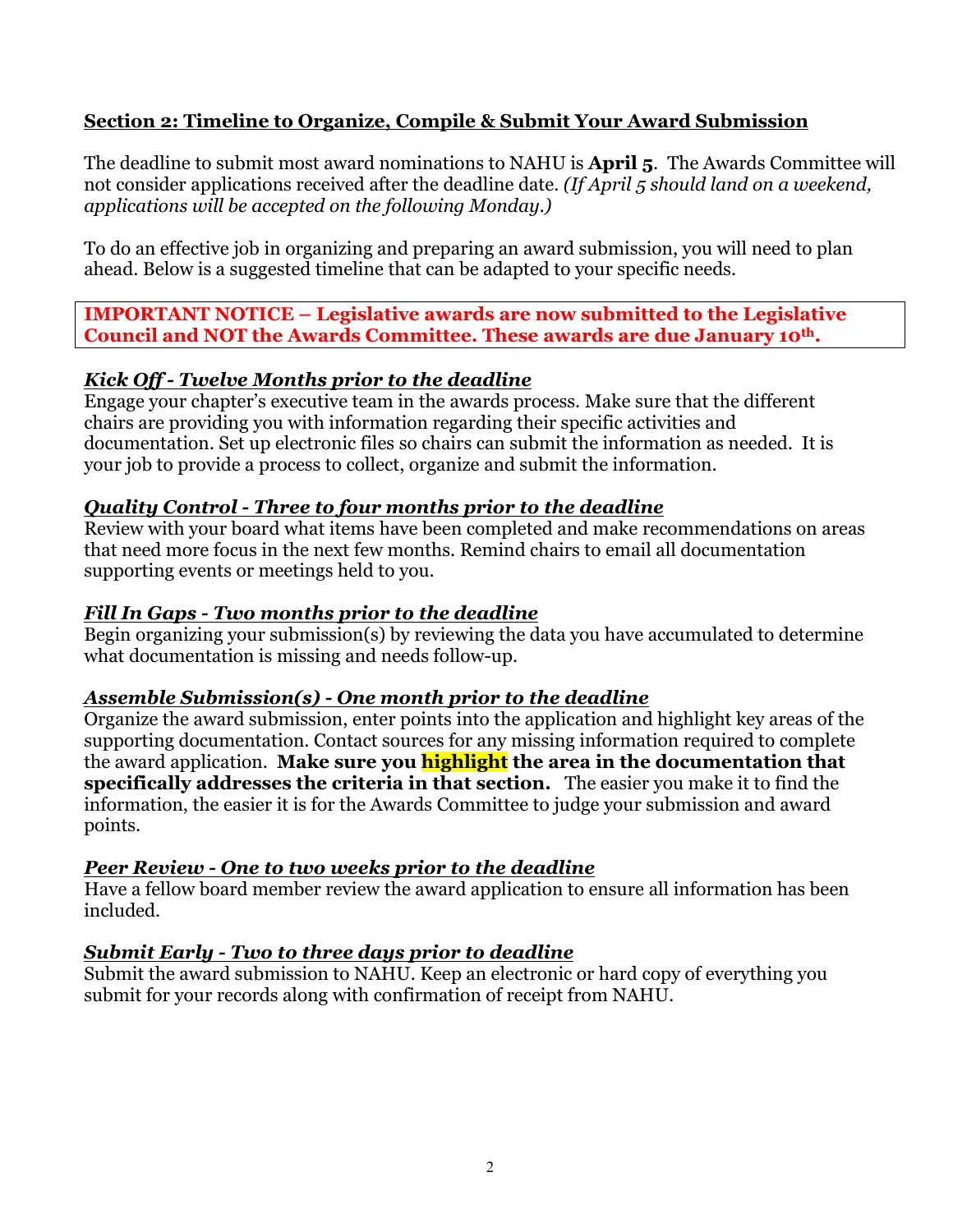## **Section 3. How to Begin?**

#### **At the beginning of your year as Awards Chair:**

- Review all NAHU awards to familiarize yourself with the criteria of each award. You can find the award criteria listed on the application for each award. All of the applications are available on NAHU's website.
- Assemble your files.
- Meet with your chapter president to coordinate the use of the Landmark or Pacesetter Awards in the strategic planning and/or leadership sessions.
- Attend all board meetings and events for your chapter.
- Review the specific documentation for your award submission and collect multiple copies of any documentation needed.
- Contact your regional awards chair to get acquainted and ask any questions.

As awards chair, it is important that you are organized, detailed, and actively involved in your association activities throughout the year. This participation will help you be aware of the chapter's accomplishments allowing you to better compile the required documentation.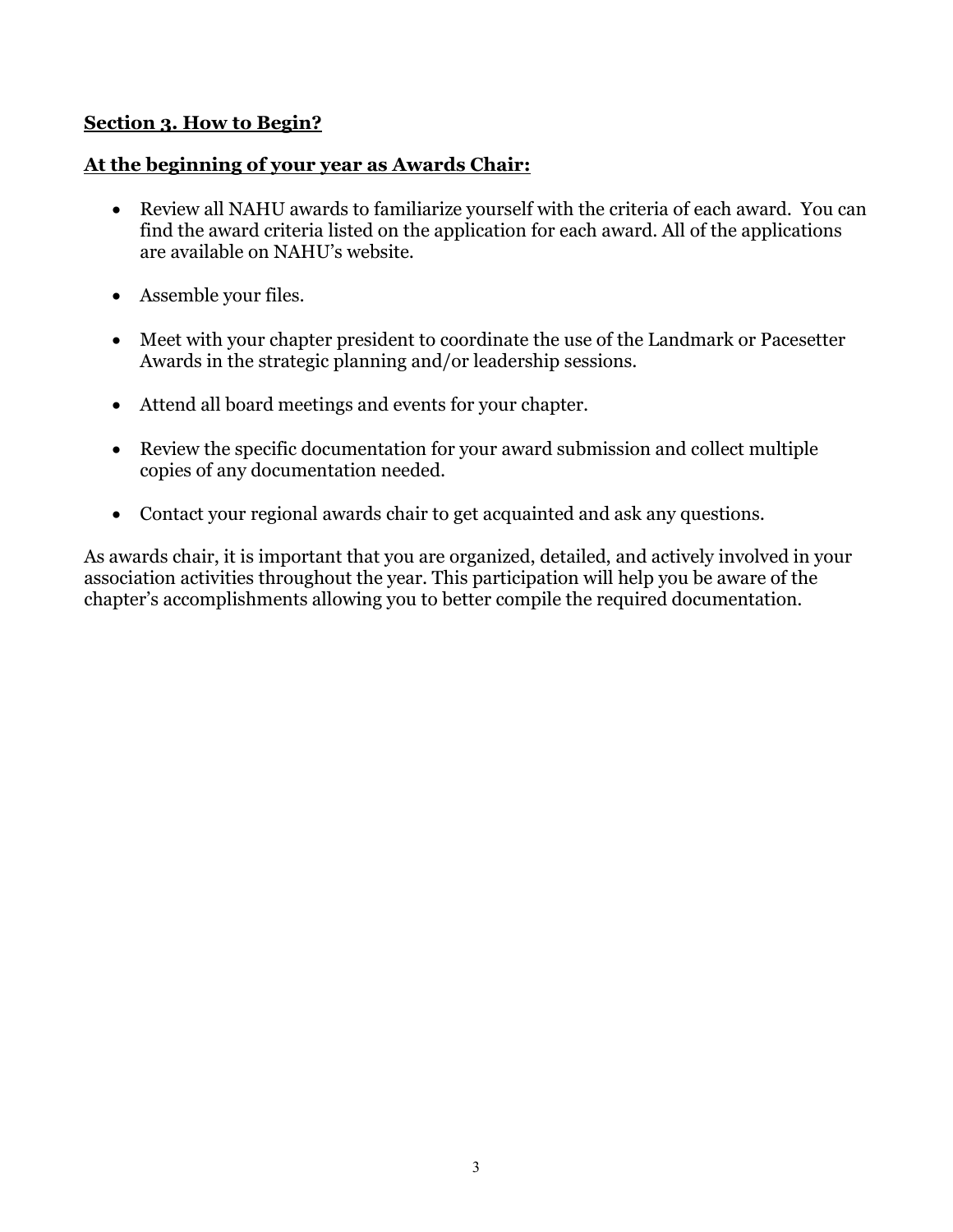# **Section 4: Awards –At-A-Glance**

| Award                                                                                                                                                                       | <b>Area of Achievement</b>            | <b>Awarded to</b>        | # Given           |  |
|-----------------------------------------------------------------------------------------------------------------------------------------------------------------------------|---------------------------------------|--------------------------|-------------------|--|
| <b>Individual Awards</b>                                                                                                                                                    |                                       |                          |                   |  |
| Harold R Gordon Memorial Award*                                                                                                                                             | Health Insurance "Person of the Year" | <b>Individual Member</b> |                   |  |
| Distinguished Service Award                                                                                                                                                 | <b>Volunteer Service</b>              | <b>Individual Member</b> | top 50% submitted |  |
| Vanguard Leader Award                                                                                                                                                       | Leadership Service                    | <b>Individual Member</b> | top 50% submitted |  |
| <b>Presidential Citation Award</b>                                                                                                                                          | Excellence in Leadership              | <b>Chapter President</b> | unlimited         |  |
| Public Speaking, William Wetzel Award                                                                                                                                       | <b>Public Speaking</b>                | <b>Individual Member</b> |                   |  |
|                                                                                                                                                                             | <b>Chapter Award</b>                  |                          |                   |  |
| Pacesetter Award                                                                                                                                                            | Service to members & the industry     | Local Chapter            | top 50% submitted |  |
| Landmark Award                                                                                                                                                              | Service to members & the industry     | State Chapter            | top 50% submitted |  |
| <b>Media Relations Award</b>                                                                                                                                                | <b>Outstanding Media relations</b>    | Local & State Chapter    | 2 local/2 state   |  |
| <b>Website Award</b>                                                                                                                                                        | Effective, easily navigated website   | Local & State Chapter    | top 50% submitted |  |
| Prof'l Development, Robert Osler Award                                                                                                                                      | Professional development activities   | Local & State Chapter    | 1 local/1 state   |  |
| Public Service, William Flood Award                                                                                                                                         | <b>Public Service activities</b>      | Local & State Chapter    | 1 local/1 state   |  |
| Community Service, Ouida Peterson Award                                                                                                                                     | <b>Community Service activities</b>   | Local                    | top 50% submitted |  |
|                                                                                                                                                                             | <b>Regional Award</b>                 |                          |                   |  |
| <b>Blue Chip Award</b>                                                                                                                                                      | <b>Regional Activity</b>              | Reg'l Vice President     | 8                 |  |
| Region of Excellence Award                                                                                                                                                  | Overall Regional Activity             | Reg'l Vice President     | 1 large/1 small   |  |
| Individual & Chapter Awards Application deadline: Receipt in NAHU office by April 5<br>Awards Period - April 1 - March 31 (unless otherwise indicated)                      |                                       |                          |                   |  |
|                                                                                                                                                                             | <b>Membership</b>                     |                          |                   |  |
| Recruiter of the Year                                                                                                                                                       | Most members recruited                | Individual               |                   |  |
| Most new members                                                                                                                                                            | Most new members                      | Local & State Chapter    | 4 local/4 state   |  |
| <b>Highest Growth Rate</b>                                                                                                                                                  | Highest growth rate                   | Local & State Chapter    | 4 local/4 state   |  |
| <b>Highest Retention</b>                                                                                                                                                    | Highest retention rate                | Local & State Chapter    | 4 local/4 state   |  |
| <b>Regional - Membership Awards</b>                                                                                                                                         |                                       |                          |                   |  |
| NAHU Region of Membership Excellence                                                                                                                                        | <b>Best Overall Membership</b>        | Reg'l Vice President     |                   |  |
| <b>Most New Members</b>                                                                                                                                                     | <b>Best Overall New Members</b>       | Reg'l Vice President     |                   |  |
| <b>Highest Growth Rate</b>                                                                                                                                                  | <b>Best Overall Growth Rate</b>       | Reg'l Vice President     | 1                 |  |
| <b>Highest Retention</b>                                                                                                                                                    | <b>Best Overall Retention</b>         | Reg'l Vice President     |                   |  |
| NO application needed for any membership awards - awarded by the Membership Council                                                                                         |                                       |                          |                   |  |
| Membership Awards and Contest ending date: April 30 - Awards Period - May 1 - April 30                                                                                      |                                       |                          |                   |  |
| "Spirit of Freedom" Award                                                                                                                                                   | <b>Legislative Awards</b>             | <b>Individual Member</b> |                   |  |
|                                                                                                                                                                             | Overall Legislative Impact            |                          | 5                 |  |
| Legislative Achievement Award                                                                                                                                               | Legislative Activity                  | <b>Individual Member</b> |                   |  |
| 2 local/2 state<br>Legislative Excellence Award<br>Legislative Activities<br>Local and State Chapter<br>Awarded by the Legislative Council during NAHU's Capitol Conference |                                       |                          |                   |  |
| Legislative Award Application deadline: Receipt in NAHU office by January 10.                                                                                               |                                       |                          |                   |  |

*\*\*This award is submitted by an individual NAHU member directly to the H.R. Gordon committee by May 5.*

*.*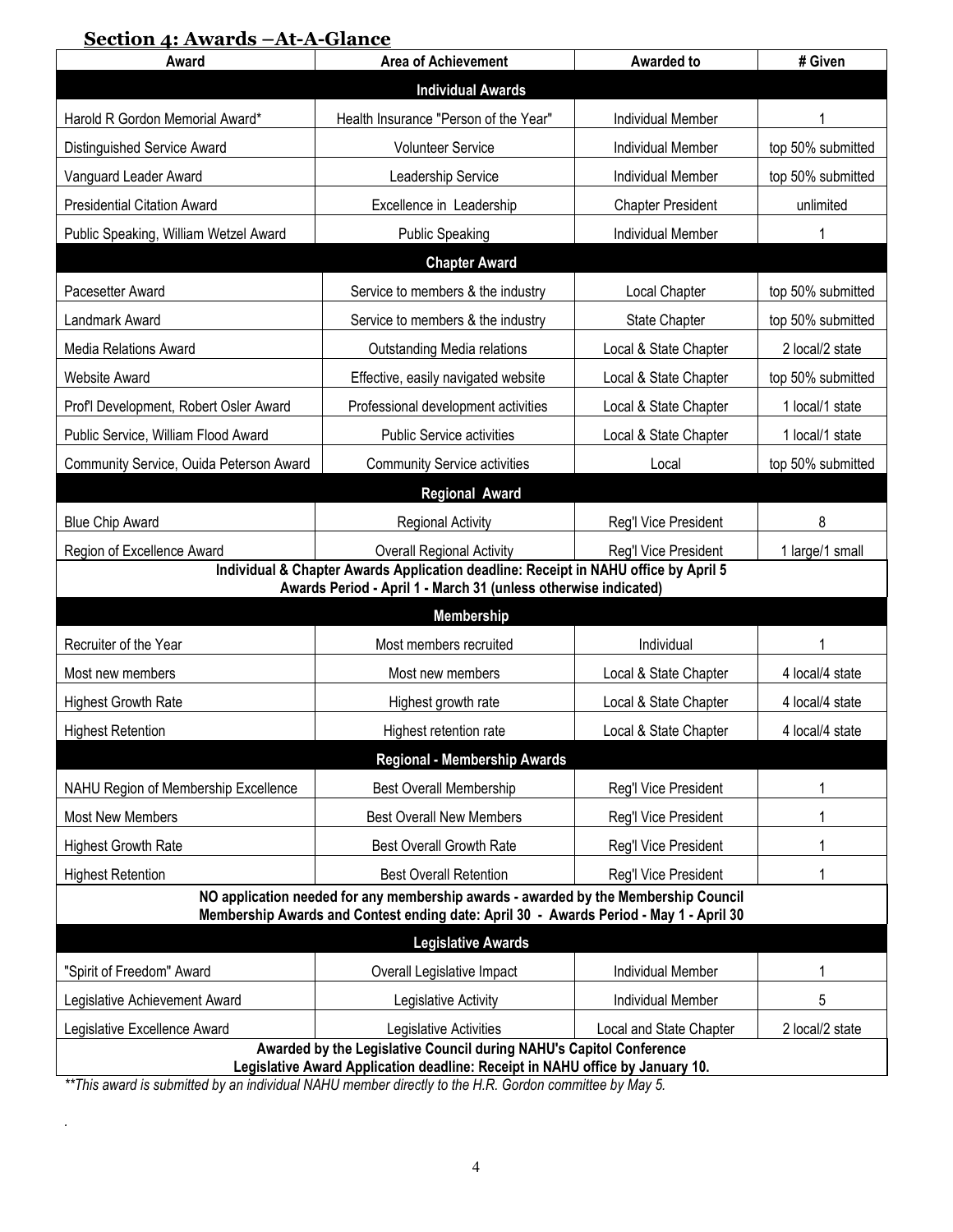## **Section 5. FAQs**

## *How are the awards judged? How does the process work?*

Generally speaking, awards judging takes place in a virtual environment over several weeks. The awards committee consists of a chair, vice chair, the eight regional awards chairs, NAHU Secretary, who serves as the Board of Trustees liaison and an NAHU staff member.

For the judging process, the committee is divided into teams of two. The teams review the applications independently. Each award application is reviewed by at least two teams. Each team signs off on the application and completes a feedback sheet.

No committee member is allowed to judge a submission from their home state, nor are they allowed to provide clarification or comment if questions arise. If a team has a question on documentation and how it applies to a criterion it is brought to the entire group for discussion and resolution. (Except a judge from the state submission in question; in which case they are excluded from the discussion or from making comment).

#### *What are the most common reasons points are disallowed on an awards application?*

**Lack of Documentation** This occurs when an application takes points without proper documentation All documentation criteria is listed directly in each application. If you have questions contact your regional awards chair.

#### **Documented events, programs, and/or items do not meet the criteria**

Sometimes documentation is received but does not meet the criteria. For example, sending four copies of newsletters but taking points for monthly newsletters. In this situation, we can only give credit for a quarterly newsletter since that is all that was documented. Another common mistake is to not include the documentation throughout the application. An example of this – board minutes are submitted in one section but not included in another section where documentation is required also. You can never over document.

**Press Hits The** AHU chapter or NAHU **must** be mentioned in published articles to count. *(NOTE: IF either AHU or NAHU are NOT mentioned in the published piece, you MUST show documentation that such information was included in the original submission to the publisher in order to receive credit for a Press Hit. The awards committee understands that you may not have any control over what is published. This exception ONLY applies to Op-Ed and Letters to the Editor. Chapter Press Releases MUST include the AHU chapter or NAHU in the published piece.)*

**Double dipping - counting one meeting in more than one section** An example would be a legislative meeting and then taking points again for the same meeting under regular membership meetings. We would allow the highest points, not both.

**Confusing Leadership Training with Strategic Planning** Leadership training is when you train your new board members on what their duties will be; explain what NAHU stands for, etc. Strategic Planning is when the chapter sets its long and short-term goals, budget amounts, etc.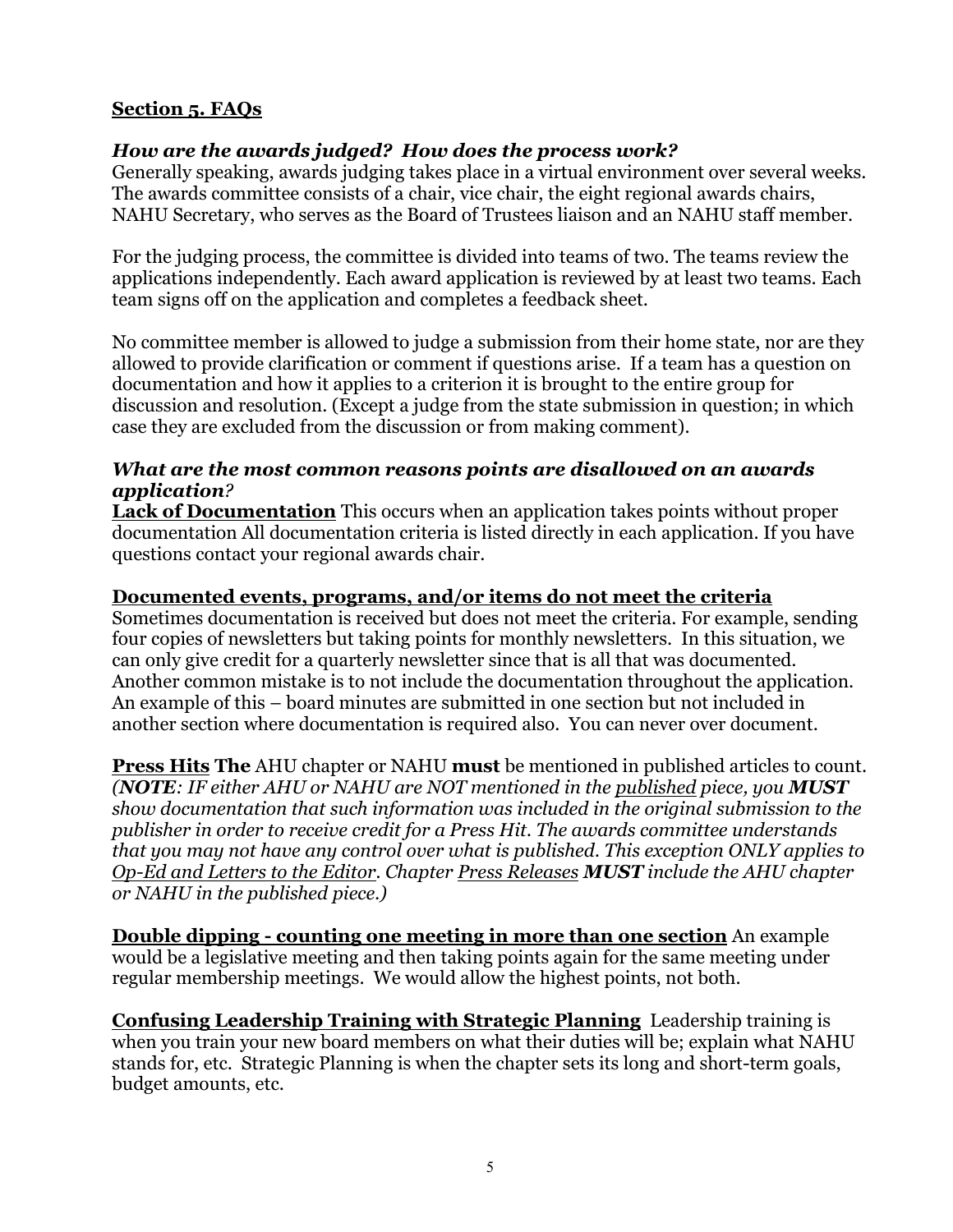**Not knowing the difference between the media pieces** Please check the media section of the NAHU website for clarification of what is what. The Media Relation Award also has been expanded in this area and will give you guidance on the difference in the media pieces.

**Documentation is outside of the required timeframe or not dated at all** Most awards criteria must be met between 4/1 through 3/31. There are some criteria that have a time period 1/1 through 12/31. The award will specify the criteria time period. The documentation must clearly state that criterion was met within the required timeframe.

**Information submitted does not match NAHU's official records** This happens when the information or points taken on the application do not correspond with what NAHU has on record for the chapter. The NAHU website has criteria lists that show what it has on record for the chapter. You can also view who is listed as chairs in your chapter to make sure the right people attend the right meetings to get the points. **You DO NOT have to submit any of the documentation if the criteria states "verified by NAHU" in the submission.** This is for your reference ONLY.

**Chapter sponsoring the event and submitting chapter are not the same** A local chapter cannot take credit for a state chapter's event. If you are taking points for your chapter for any sponsored or co-sponsored event, the documentation provided (e.g. copy of announcement, program and/or agenda) **must** mention your chapter name as a sponsor.

**Website Award** The number of "clicks" exceeds the stated maximum number of "clicks."

**Taking credit for more events then providing documentation for** Documentation is provided for eight membership meetings but points were taken for 12 meeting. Points will be reduced based on the number of documented meetings. To meet the monthly meetings criteria 12 meetings must be documented.

*If we could do one thing to improve our chances of not losing points, what would it be?* Have someone else (a spouse or a friend) review the submission with the application in hand and see if they can find everything and it's clear. When the committee is judging your submission, they are not aware of who your members are, or what your chapter has accomplished. Be sure verification letters, etc. mention your chapter specifically. If an outsider can understand it, the committee will too. Be sure you **HIGHLIGHT** the important items. "Highlighting" is a generic term for emphasizing or calling out, underlines, circles, stars, etc. are acceptable means of highlighting.

*Many of the awards have 50 bonus points for organization. What would cause us not to get all of those points?* Most submissions are well organized and receive maximum points. It is unusual for a submission not to receive any bonus points. The most common reasons for disallowing all or part of them is when we have to search for information in other sections.

*What kinds of points are based on NAHU's records? Do I need to document these items?* These items are noted in the award application. If it says "*verified by NAHU*" then NO documentation is required.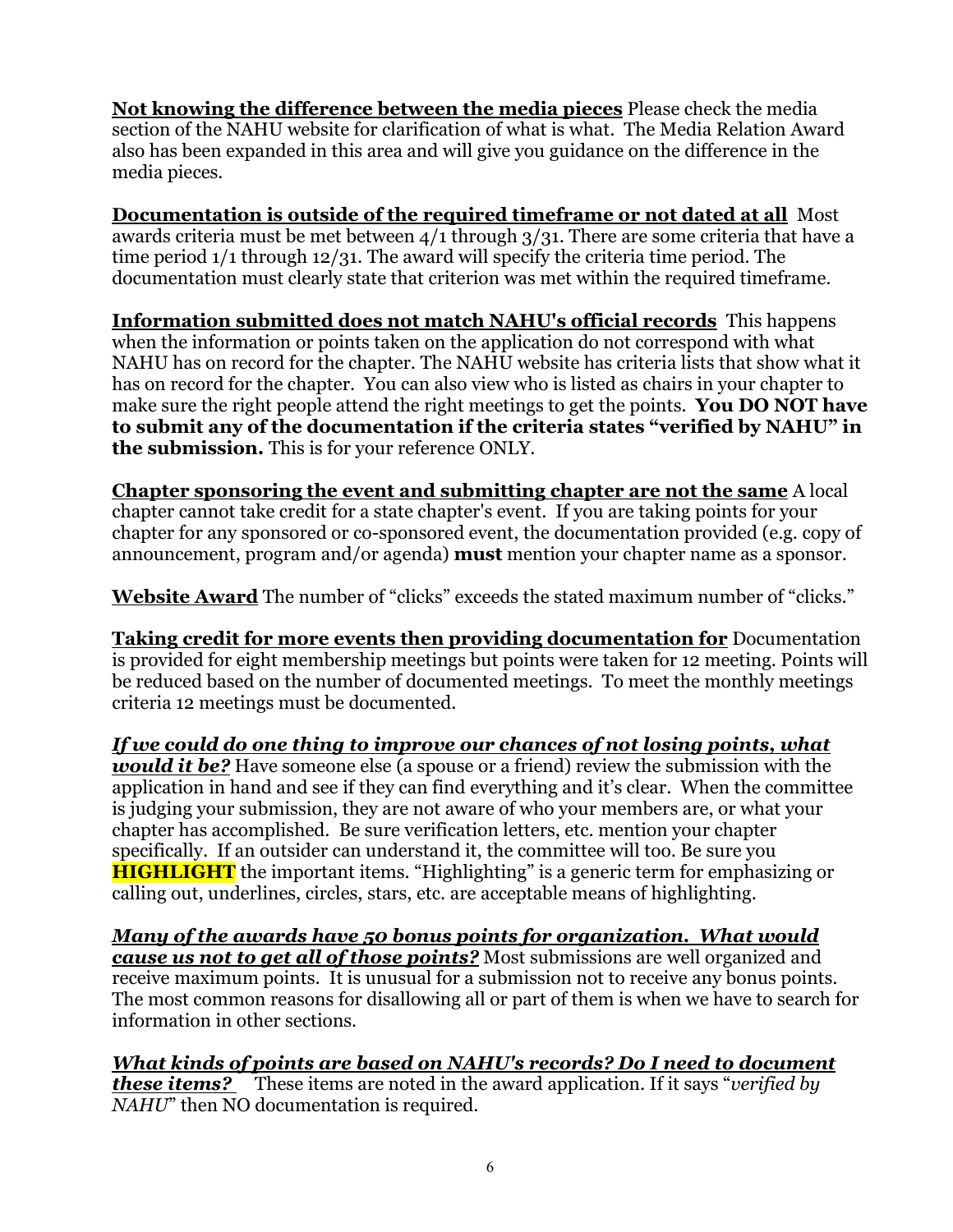#### *If points are given for a specific person attending an event, for example the President-Elect attending the Leadership Training prior to Capitol Conference, can an alternate be sent if that person can't make it?*

**No**, substitutions are not permitted. There is a reason a specific officer is named and that person must be the one to fill the criterion. If a specific person must fulfill a requirement (for instance, Leg Chair attending Cap Conference), the person officially reflected in NAHU records as holding that position must attend. Anyone else will not count.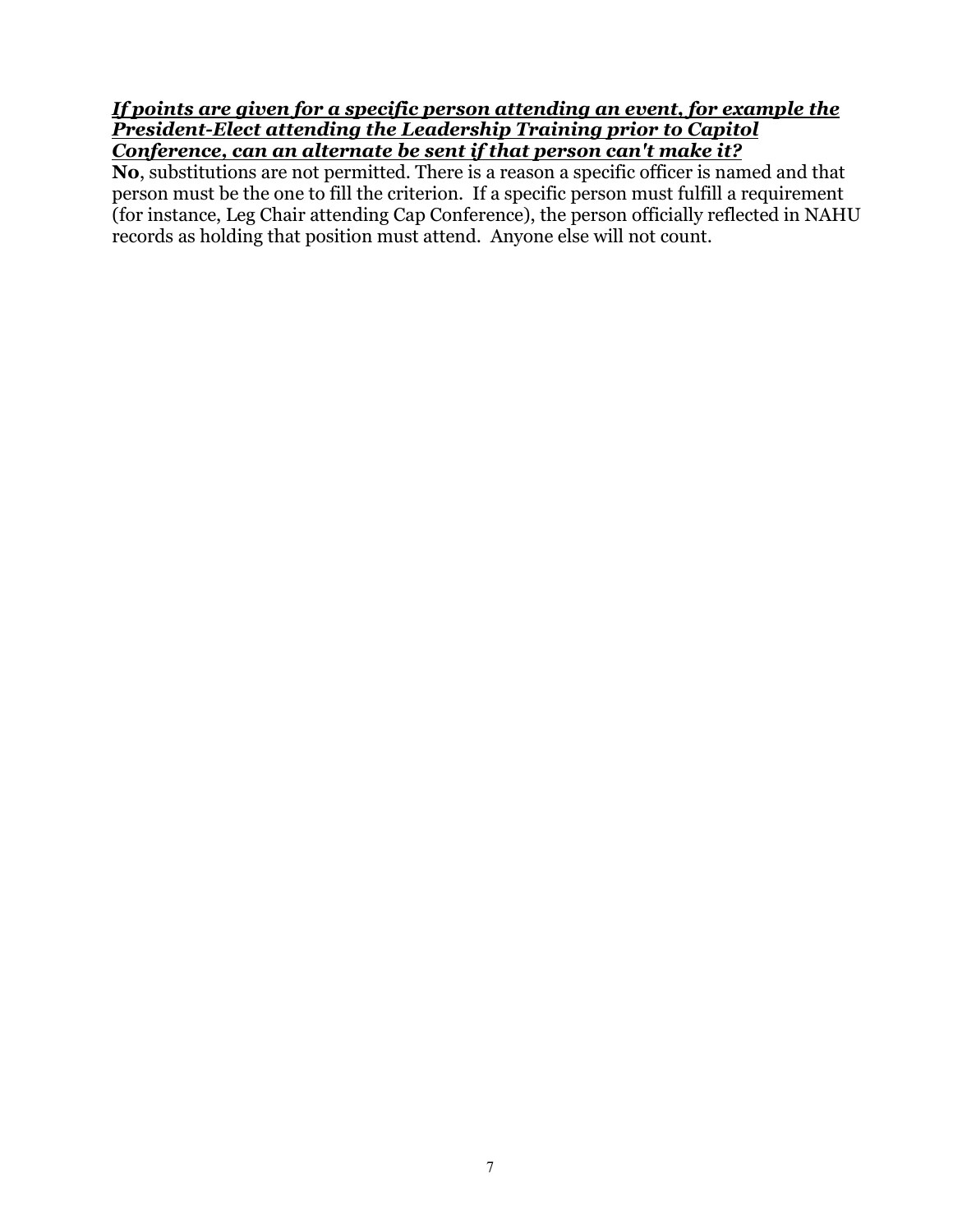#### **Section 6 - Monthly Reminders:**

If you are functioning as your state or local awards chairperson, you may find the following tasks helpful in communicating with your chapter leaders or other awards chairs.

| July      | • List of all awards                                                | > Introduce yourself as their contact person and offer to help with any<br>questions<br>> Send out a list of Awards Winners from National Convention<br>> Congratulate the winners in your chapter<br>> Encourage the use of Landmark/Pacesetter Awards in Strategic Planning<br>and assignment of specific tasks by Committee Chair and/or Board Member |  |
|-----------|---------------------------------------------------------------------|----------------------------------------------------------------------------------------------------------------------------------------------------------------------------------------------------------------------------------------------------------------------------------------------------------------------------------------------------------|--|
| August    | • Vanguard Leader<br>• Distinguished Service                        | > Encourage everyone to attend Regional Meetings so they have the latest and<br>greatest awards information available.<br>> Set up Dropbox account.                                                                                                                                                                                                      |  |
| September | • Landmark                                                          | $\triangleright$ Remind the chapters about the Awards Guidebook and award applications<br>>Recommend an individual for the State Legislative Achievement Award<br>and encourage the submission                                                                                                                                                           |  |
| October   | • Professional Development<br>(Osler)<br>• Public Speaking (Wetzel) | Send out Awards At A Glance Matrix<br>> Encourage use of files or folders to keep the documentation sorted and<br>organized<br>$\triangleright$ Ask how the collecting and sorting of the awards information is going                                                                                                                                    |  |
| November  | · Media<br>• Website                                                | $\triangleright$ Thanksgiving is a perfect time to do a community service project – look<br>over the Public Service and Community Service Awards criteria                                                                                                                                                                                                |  |
| December  | • Pacesetter                                                        | > Continue with the holiday theme - The holidays are the perfect time to make<br>a Public Service donation for awards points                                                                                                                                                                                                                             |  |
| January   | • Presidential Citation                                             | > Review the documentation you have collected for areas of weakness;<br>determine what's missing<br>$\triangleright$ Organize documentation into sections<br>$\triangleright$ Are there members in your chapter that need encouragement to apply for an<br>award?                                                                                        |  |
| February  | • Public Service (Flood)<br>• Community Service (Ouida<br>Peterson) | > Give status report to chapter board -- identify areas of weakness and solicit<br>assistance<br>$\triangleright$ Encourage assistance in filling the blanks in planned submissions over next<br>2 months                                                                                                                                                |  |
| March     | • Wrap up of awards<br>· Submissions deadline                       | $\triangleright$ Remind documentation contributors that the awards must be no later than<br>April 5 <sup>th</sup><br>> Offer your assistance to answer questions or help in any way you can                                                                                                                                                              |  |
| April     | • Awards Deadline                                                   | > Submissions are due on April 5!!                                                                                                                                                                                                                                                                                                                       |  |
| May       | • Changes<br>• Suggestions                                          | $\triangleright$ Encourage Awards Chairs to attend Annual Convention and go to the<br>awards session<br>> Plan to attend the Awards Ceremony and celebrate the winners.                                                                                                                                                                                  |  |
| June      |                                                                     | $\triangleright$ Congratulate all chapters for submitting                                                                                                                                                                                                                                                                                                |  |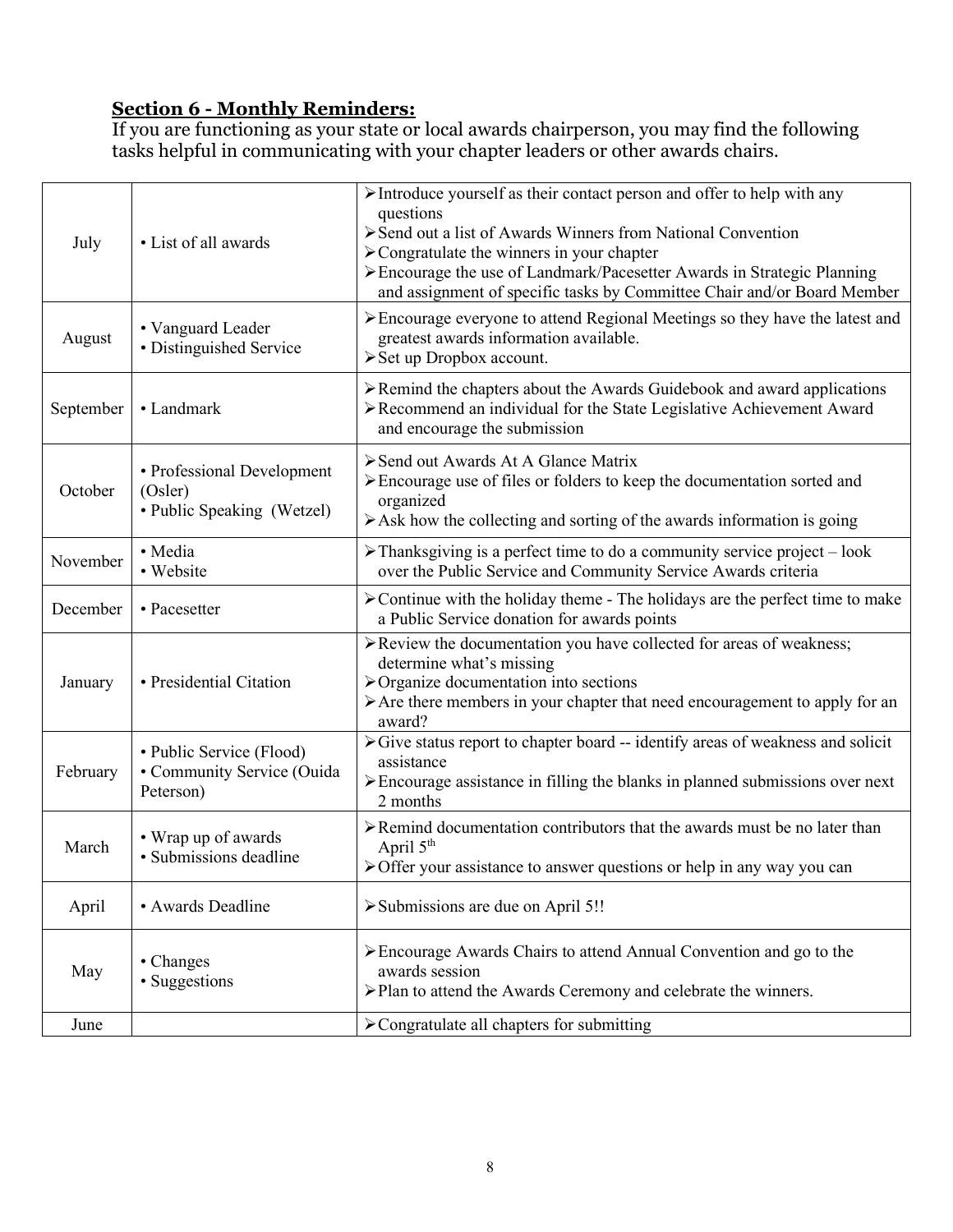# **Section 7. Award Overview**

- The applications **include all of the documentation**
- The new application is formatted in Excel and **allows for automatic point calculation**.
- Electronic submission is done via file sharing so there is **no limit on the size of the file** being shared.

Please note

- If you choose to print the application, make sure to **preview the print job**.
- The document is primarily set up for **landscape** printing. If the document looks askew, make sure that **landscape** is selected for the page format.
- The column title "Verified by Awards Committee" is not included in the print document, it is only pertinent to the Awards Committee.
- "Highlighting" is a generic term for emphasizing or calling out, underlines, circles, stars, etc. are acceptable means of highlighting.

# **CHAPTER AWARDS**

#### *Landmark Award -* **an award will be presented to the top highest 50% of the submitted awards in each size category.**

Honors state chapters for outstanding achievements and excellence in serving their members, the industry, and the public. In each chapter size category an award will be presented to the top highest 50% of the submitted awards in each size category. The size categories are:

- Chapters with a membership of 1 to 100 members
- Chapters with a membership of 101 to 250 members
- Chapters with a membership of 251 to 500 members
- Chapters with a membership of 500+ members.

Membership numbers are based on the April Membership Report.

#### *Pacesetter Award –* **an award will be presented to the top highest 50% of the submitted awards in each size category.**

This award honors local association chapters for outstanding achievements and excellence in serving their members, the industry, and the public. In each chapter size category an award will be presented to the top highest 50% of the submitted awards in each size category. The size categories are:

- Chapters with a membership of 1 to 50
- Chapters with a membership of 51 to 100
- Chapters with a membership of 101 to 175
- Chapters with a membership of 176+

Membership numbers are based on the April Membership Report.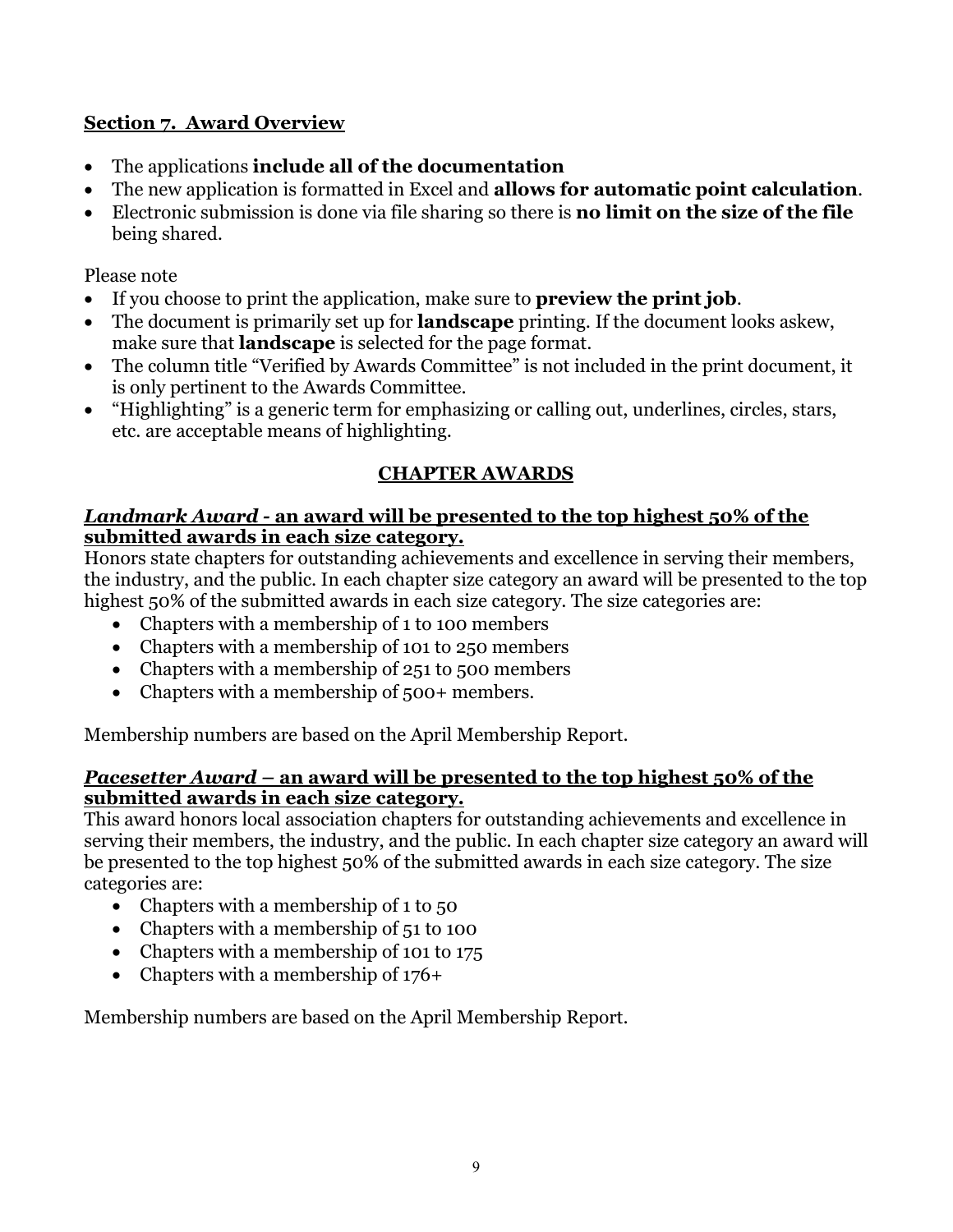# *Legislative Excellence Award – a total of 4 awards may be presented each year*

The Chapter Legislative Excellence Award honors state and local chapters that excel in their legislative involvement by performing outstanding service throughout the awards year. State chapters receive the award based on state chapter activity only. Local chapter points are awarded for local chapter activities only. One award may be given to the chapter scoring the highest points in each of the following categories:

- State Chapters with over 300 members
- State Chapters with 300 or less members
- Local Chapters with over 75 members
- Local Chapters with 75 or less members

Membership numbers are based on the December Membership Report.

## **The deadline for all legislative awards is January 10th. They are submitted to the Legislative Council for review. The legislative awards are presented during Capitol Conference.**

## *Media Relations Award – a total of 4 awards may be presented each year*

The Media Relations Award honors state and local associations for outstanding media outreach efforts, achieving broadcast and press coverage and maintaining relationships with various media contacts.

- State chapter with over 250 members
- State chapter with 250 or less members
- Local chapter with over 75 members
- Local chapter with 75 or less members.

Membership numbers are based on the April Membership Report.

## *Robert W. Osler Professional Development Award – 2 awards are presented – 1 State/1 Local*

The Osler award honors state and local chapters that demonstrate exceptional leadership by providing outstanding professional development programs on health insurance and related topics to members, associates and the general public.

## *State Website Award – an award will be presented to the top highest 50% of the submitted awards.*

The State Website Award is presented to state chapters for outstanding web sites that serve as a resource for members, non-members and the public, and promote the value of membership. Winning chapters are provided a "NAHU Website Award Winner" seal to post on their website.

## *Local Website Award – an award will be presented to the top highest 50% of the submitted awards.*

The Local Website Awards is presented to local chapters for outstanding web sites that serve as a resource for members, non-members and the public, and promote the value of membership. Winning chapters are provided a "NAHU Website Award Winner" seal to post on their website.

## *William F. Flood Public Service Award – 1 award may be presented to a State and a Local chapter*

This award is presented to one state and one local chapter that excel in their involvement in public service activities.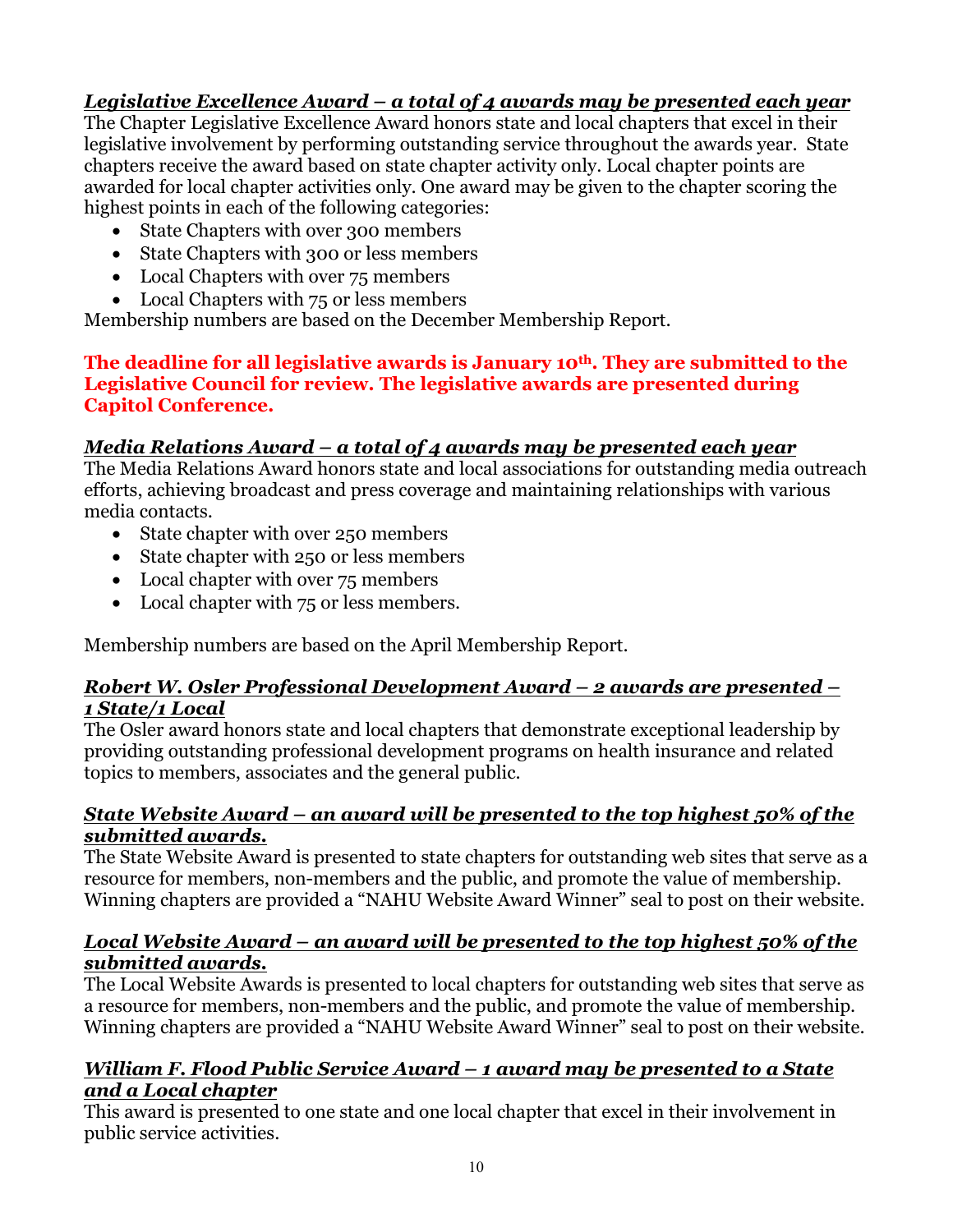# **INDIVIDUAL AWARDS**

## *Harold R. Gordon Memorial Award – 1 award may be presented*

NAHU's highest honor, the Gordon Award recognizes the health insurance industry's "Person of the Year". The Harold R. Gordon Award Committee reviews and presents this award. If you have questions about this award, send an email to awards@nahu.org.

#### *Distinguished Service Award – an award will be presented to the top highest 50% of the submitted nominations*

This award recognizes members who have contributed significantly above and beyond what is normally called for in connection with association volunteer service at the local, state and/or national level. An individual may only receive this award once in a lifetime.

## *Vanguard Leader Award – maximum of 4 awards may be presented*

This award honors members with less than five years in the association who have contributed significantly above and beyond what is normally called for in connection with association volunteer service at the local, state, and/or national level. This award is intended for outstanding service by a new agent, a member is only eligible to win this award once. The Emerging Leader award will be presented to the top highest 50% of those submitted up to a maximum of four awards.

## *Legislative Achievement Award – maximum of 5 awards may be presented*

This award recognizes members who are making significant contributions and performing outstanding service in connection with state legislative matters by developing and implementing methods to strengthen and improve NAHU's stance in the industry. The award is presented at Capitol Conference. **The deadline for all legislative awards is January 10th. They are submitted to the Legislative Council for review. The legislative awards are presented during Capitol Conference.** 

## *Presidential Citation Award – unlimited number presented to those that qualify*

This award is presented to state and local chapter presidents who lead their chapter to achieve a high level of excellence. This award emphasizes chapter leadership, strengthened membership and the conduct of public outreach programs. Applicants must satisfy at least twelve of 26 criteria.

## *Spirit of Freedom Legislative Award – 1 award may be presented*

This award recognizes members who have performed outstanding service over an extended period of time and made significant contributions of time and effort in State and Federal Legislative work. The award will be presented only when a nominee of sufficient merit is found. A member can only receive this award once in a lifetime. **The deadline for all**  legislative awards is January 10<sup>th</sup>. They are submitted to the Legislative Council **for review. The legislative awards are presented during Capitol Conference.** 

## *William Wetzel Excellence in Public Speaking Award – 1 award may be presented*

This award honors members who have demonstrated excellence in public speaking by giving presentations that educate and/or deliver important information to AHU members, industry colleagues, public officials and/or the public.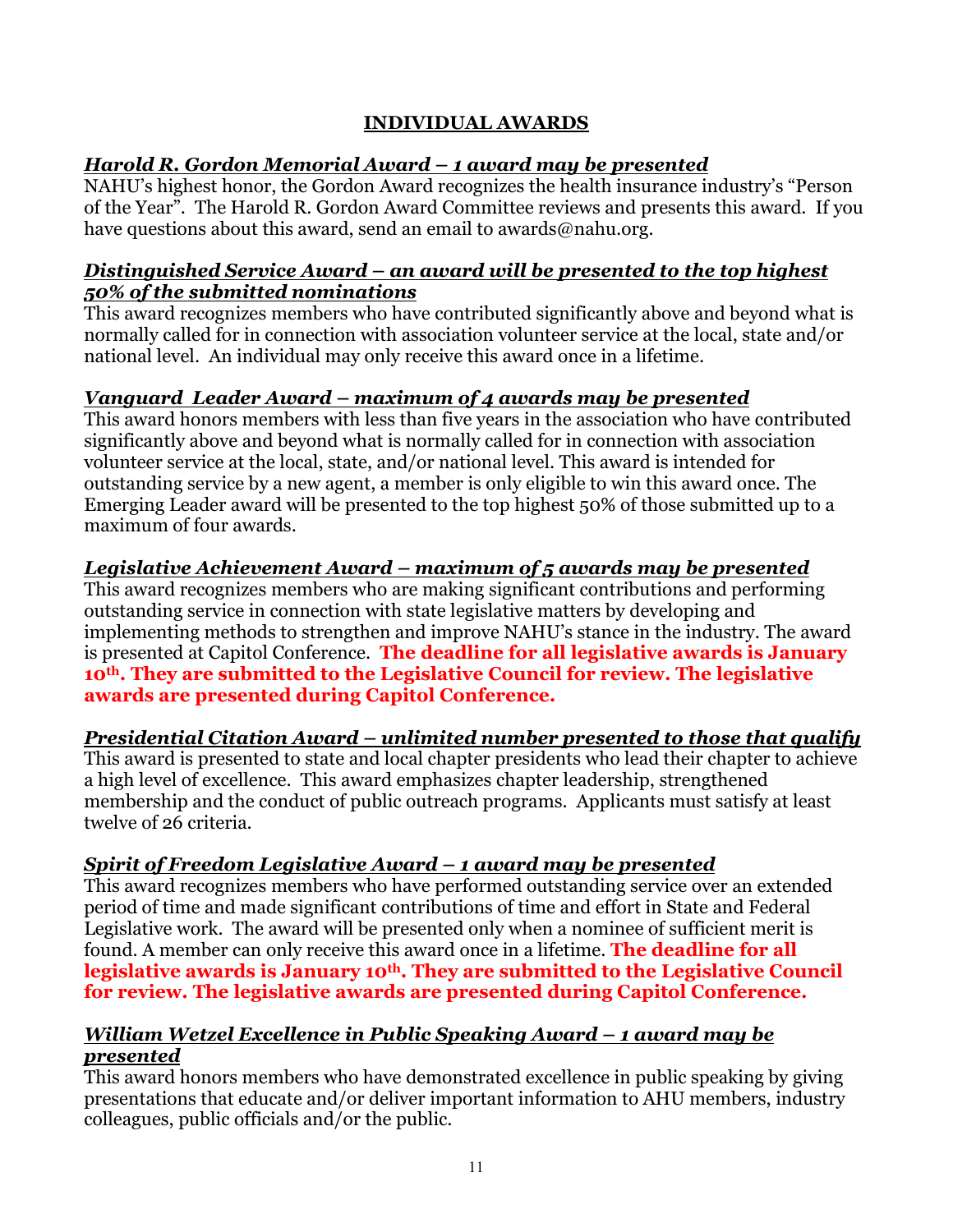#### **Section 8. The Application Process**

#### **RULES AND SUBMISSION GUIDELINES**

- 1. Awards must be submitted electronically
- 2. Where required, copies of letters, faxes, e-mails, citations, newspaper articles, and board reports/minutes may serve as documentation. When submitting e-mails, clarify who the author is and their title or position if not apparent in the e-mail.
- 3. Your submission must include the original application form/score sheet with completed point scoring, where applicable. Rekeyed or retyped applications will be disqualified. Submissions received without an application and score sheet will not be considered.
- 4. The decision of the Awards Committee is final.
- 5. No points are awarded without documentation, except as noted. (example: "verified by NAHU")
- 6. Please arrange documentation by criteria numbers. Each file should be labeled with the criteria number to which it applies.
- 7. Documentation should be specific to the criterion.
- 8. Pictures are not acceptable documentation.
- 9. Make sure to include adequate explanations. Keep in mind the Awards Committee does not know the individual members or important regulatory and legislative persons in your state or local area.
- 10. Bonus points are awarded by the NAHU Awards Committee upon review of the award application, based on organization of documentation, composition, design and appearance of the submission.
- 11. Keep a copy of everything you submit for your own records.
- 12. No points are awarded in a category that does not have adequate supporting documentation.
- 13. Award nominations may be submitted by an individual member or chapter.
- 14. When no applications are received for a particular award, or award category, the award will not be given in that year.
- 15. When there is no award submission deserving of a particular award, the Awards Committee may determine to not give an award for that year.
- 16. The deadline for receipt of all award applications and all supporting materials, except the legislative awards, is **April 5** *(unless that date lands on a weekend and then the deadline is*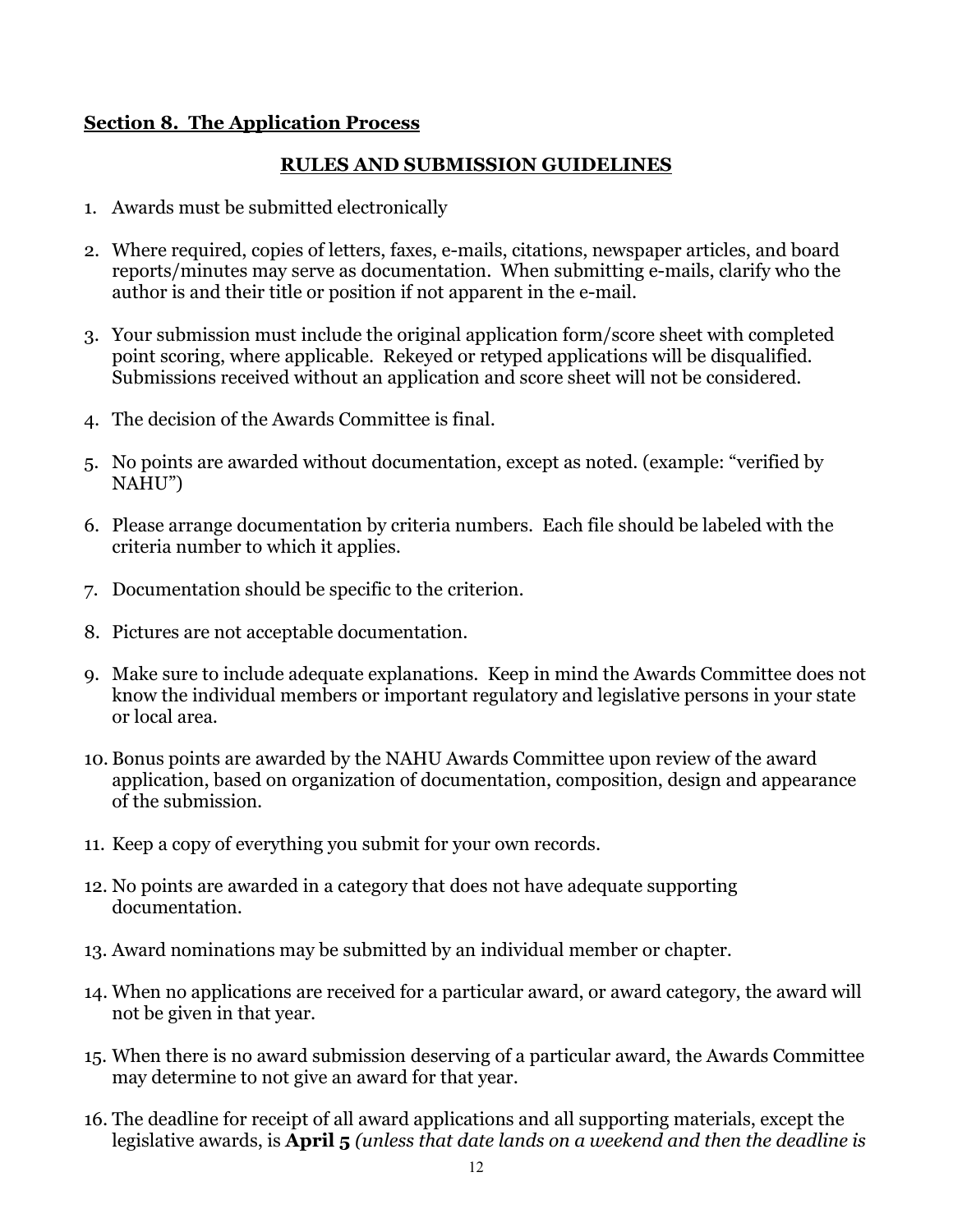*the immediate following Monday)*. The Awards Committee will not consider any application received after the deadline.

The deadline for the legislative awards and all supporting documentation is **January 10th** (unless that date lands on a weekend and then the deadline is the immediate following Monday).

- 17. NAHU provided "criteria lists" are posted on the NAHU website to be used as documentation for award applications. The majority of these lists are available early to mid-March. These criteria are used for anything that specifies "verified by NAHU"
- 18. NAHU's electronic submission process is easy, secure and a great way to have ongoing organization of documentation without all the paper.

*Questions on these lists may be directed to Awards@nahu.org.*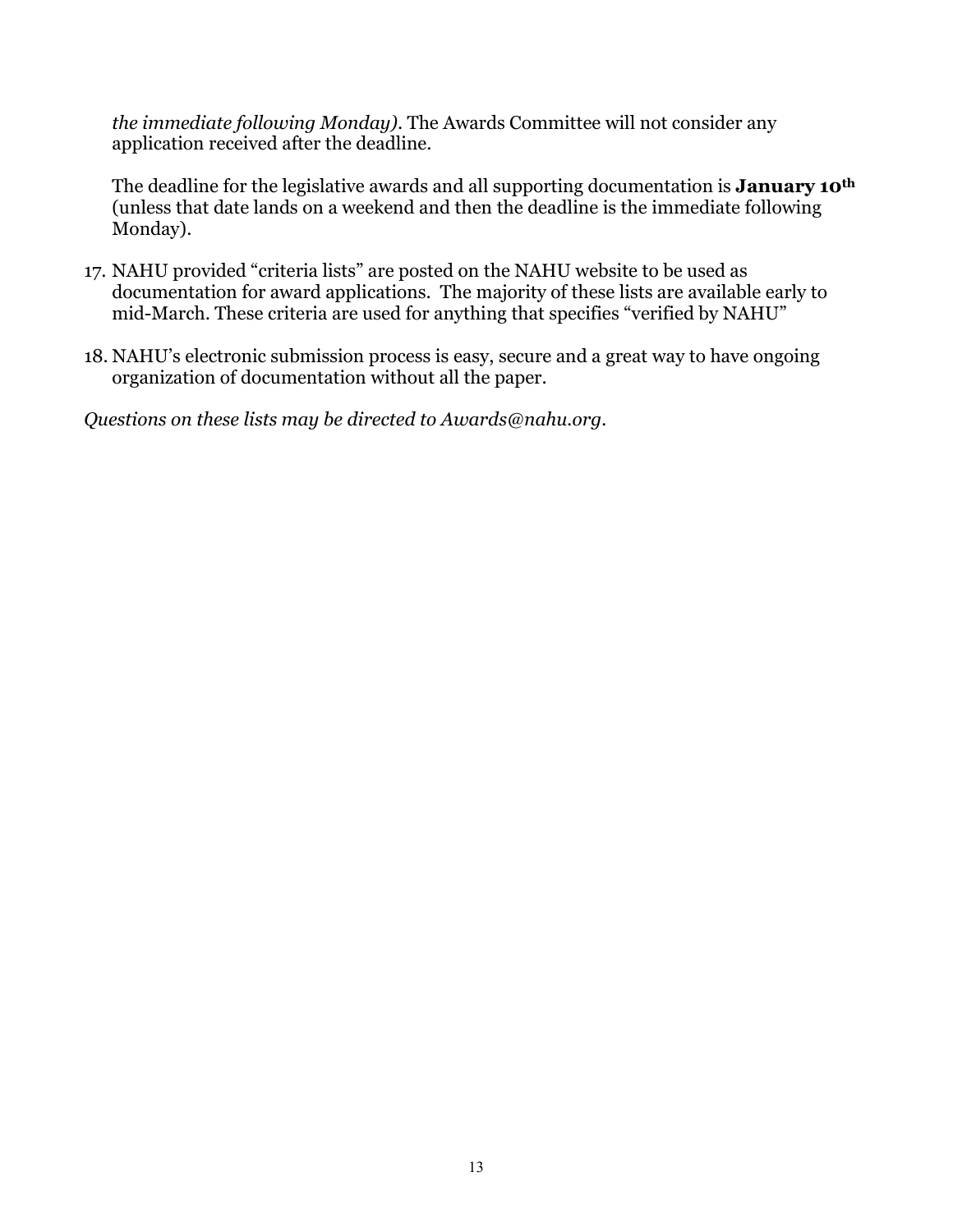## **Submitting an Electronic Awards Application**

NAHU is transitioning from online award applications to electronic award application. This means that instead of uploading all of your documentation and having to worry about your documents being rejected due to size, you get to submit what you want with your application, organize it in folders and files and then share your files with NAHU, regardless of size.

#### **What is file sharing?**

File sharing is the practice of distributing or providing access to digital media, such as computer programs, multimedia (audio, images and video), documents or electronic books.

File sharing may be achieved in a number of ways. For the purpose of the awards applications NAHU has established an Awards Dropbox which is compatible with many other file sharing programs.

#### **How does it work?**

File sharing allows you to create documents and share those documents with other people. You will need to electronically compile your documentation, organize it into folders titling each section and the supporting documents as listed in the application. Load your files, along with your application to the cloud sharing program you are using and then share those folders with [awards@nahu.org.](mailto:awards@nahu.org) NAHU receives your email that will include a link where we can download the chapter's award application and all of the supporting documentation.

NAHU uses Dropbox for the Awards Application file share program. You can use Dropbox too. The basic version is free to most users. You can find out about and download Dropbox [here.](https://www.dropbox.com/?landing=dbv2) [YouTube](https://www.youtube.com/user/dropbox) has videos that walk you through using Dropbox and all of its capabilities.

## **I can't use Dropbox**

If you cannot use Dropbox for some reason, you can use whatever Document Sharing Program you prefer. Share your documents making sure that the award application is set up with the "edit" option and send to [awards@nahu.org](mailto:awards@nahu.org) and we will retrieve your documents. "Edit" ensures that we can accurately record your points as verified by NAHU.

## **Application Organization**

As important as making sure you are able to share your documents with NAHU is the ability to clearly organize and present your application. **DO NOT LOAD ALL YOUR DOCUMENTS INTO ONE FILE OR DOCUMENT** and hit send. It is very important that your submission is clearly organized to ensure the Awards Committee can find all of the documentation supporting your points. To help with the process the recommended format is below. The file sharing process allows you to better manipulate your documentation by sorting, highlighting and organizing to ensure your submission achieves maximum points. This organization also allows the Awards Committee to thoroughly and successfully review each and every submission.

## **Questions:** [awards@nahu.org](mailto:awards@nahu.org)